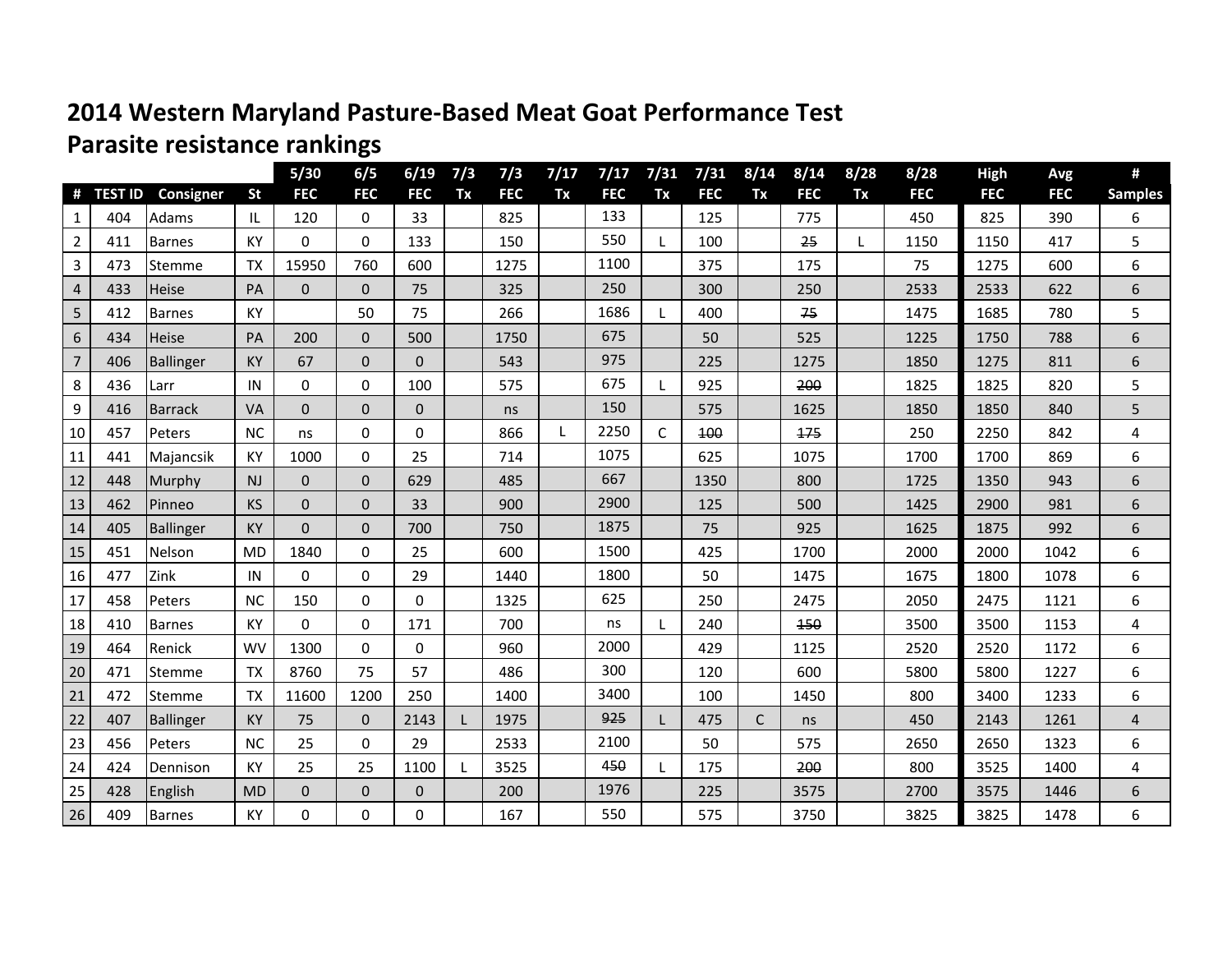|    |         |                |           | $5/30$      | 6/5          | 6/19           | 7/3 | 7/3        | 7/17 | 7/17       | 7/31 | 7/31       | 8/14 | 8/14       | 8/28 | 8/28       | High       | Avg        | #              |
|----|---------|----------------|-----------|-------------|--------------|----------------|-----|------------|------|------------|------|------------|------|------------|------|------------|------------|------------|----------------|
| #  | TEST ID | Consigner      | <b>St</b> | <b>FEC</b>  | <b>FEC</b>   | <b>FEC</b>     | Tx  | <b>FEC</b> | Tx   | <b>FEC</b> | Tx   | <b>FEC</b> | Tx   | <b>FEC</b> | Tx   | <b>FEC</b> | <b>FEC</b> | <b>FEC</b> | <b>Samples</b> |
| 27 | 447     | Murphy         | NJ        | 150         | $\Omega$     | 450            |     | 1150       |      | 1650       |      | 250        |      | 1575       |      | 3850       | 3850       | 1488       | 6              |
| 28 | 426     | Dennison       | KY        | 0           | 0            | 57             |     | 1350       |      | 700        |      | 75         |      | 2450       |      | 4300       | 4300       | 1489       | 6              |
| 29 | 446     | Murphy         | <b>NJ</b> | 75          | $\mathbf{0}$ | 350            |     | 1543       |      | 2066       |      | 400        |      | 1800       |      | 3100       | 2066       | 1543       | 6              |
| 30 | 453     | Patrick        | <b>KY</b> | 50          | $\mathbf 0$  | 75             |     | 2450       |      | 3275       |      | 200        |      | 1700       |      | 1875       | 3275       | 1596       | 6              |
| 31 | 403     | Adams          | IL        | 0           | $\mathbf 0$  | ns             |     | 1600       |      | 1150       |      | 100        |      | 1125       |      | 4125       | 4125       | 1620       | 5              |
| 32 | 429     | Glover         | MD        | 0           | $\mathbf 0$  | 0              |     | 1075       |      | 6700       |      | 125        |      | 25         |      | 1850       | 6700       | 1629       | 6              |
| 33 | 455     | Peters         | <b>NC</b> | 0           | 0            | 0              |     | 875        |      | 5500       |      | 150        |      | 775        |      | 2650       | 5500       | 1658       | 6              |
| 34 | 420     | <b>Burke</b>   | DE        | 100         | $\mathbf 0$  | $\overline{0}$ |     | 2300       |      | 4350       |      | 200        |      | 1200       |      | 2000       | 4350       | 1675       | 6              |
| 35 | 440     | Loos           | IL        | $\mathbf 0$ | $\mathbf 0$  | 575            |     | 840        |      | 1900       |      | 550        |      | 2650       |      | 3725       | 2650       | 1707       | 6              |
| 36 | 465     | Renick         | <b>WV</b> | 0           | $\mathbf 0$  | $\Omega$       |     | 4050       |      | 1967       |      | 425        |      | 1650       |      | 2950       | 4050       | 1840       | 6              |
| 37 | 408     | Ballinger      | <b>KY</b> | 80          | $\mathbf 0$  | 900            |     | 480        |      | 366        |      | 3600       | L    | 3925       |      | 300        | 3925       | 1854       | 5              |
| 38 | 463     | Renick         | WV        | ns          | $\pmb{0}$    | 0              |     | 1975       |      | 3080       |      | 525        |      | 1943       |      | 3650       | 3650       | 1862       | 6              |
| 39 | 425     | Dennison       | KY        | $\mathbf 0$ | $\mathbf 0$  | 0              |     | 1550       |      | 5425       | L    | 75         |      | 50         | L    | 2300       | 5425       | 1870       | 5              |
| 40 | 452     | Patrick        | KY        | 1233        | $\mathbf 0$  | $\mathbf 0$    |     | 700        |      | 2900       |      | 600        |      | 2950       |      | 4075       | 4075       | 1871       | 6              |
| 41 | 435     | Larr           | IN        | 50          | 0            | 50             |     | 567        |      | 5433       |      | 75         |      | 725        |      | 1525       | 5433       | 1894       | 4              |
| 42 | 413     | <b>Barrack</b> | VA        | 125         | $\mathbf 0$  | 100            |     | 3850       |      | 925        |      | 350        |      | 4350       | L    | ns         | 4350       | 1915       | 5              |
| 43 | 444     | Majancsik      | KY        | 300         | $\mathbf 0$  | 0              |     | 725        |      | 975        |      | 200        |      | 6250       |      | 3725       | 6250       | 1979       | 6              |
| 44 | 438     | Loos           | IL        | ns          | $\mathbf 0$  | 1033           |     | 1650       |      | 2550       |      | 775        |      | 2600       |      | 3425       | 3425       | 2006       | 6              |
| 45 | 443     | Majancsik      | KY        | 0           | $\pmb{0}$    | 25             |     | 3200       |      | 5771       |      | 0          |      | 700        |      | 2350       | 5771       | 2008       | 6              |
| 46 | 414     | Barrack        | <b>VA</b> | 29          | $\mathbf{0}$ | $\mathbf 0$    |     | 400        |      | 1300       |      | 2725       |      | 3850       |      | 4050       | 3850       | 2054       | 6              |
| 47 | 431     | Glover         | <b>MD</b> | 0           | $\mathbf 0$  | 0              |     | 2350       |      | 4125       |      | 325        |      | 1100       |      | 4475       | 4125       | 2063       | 6              |
| 48 | 449     | Nelson         | <b>MD</b> | 200         | $\mathbf 0$  | 175            |     | 1675       | LC   | 300        |      | 0          |      | 3275       |      | 5350       | 5350       | 2155       | 5              |
| 49 | 401     | Adams          | IL        | 56          | $\Omega$     | 667            |     | 1275       |      | 2150       | L    | 50         |      | 900        |      | 6850       | 6850       | 2198       | 5              |
| 50 | 467     | Smith          | <b>VA</b> | 1842        | $\mathbf 0$  | 300            |     | 286        |      | 3466       |      | 125        |      | 3825       |      | 5500       | 5500       | 2250       | 6              |
| 51 | 454     | Patrick        | <b>KY</b> | 133         | $\mathbf{0}$ | 125            |     | 571        |      | 5600       |      | 2875       |      | ns         |      | ns         | 5600       | 2293       | 4              |
| 52 | 445     | Murphy         | NJ        | 100         | $\mathbf{0}$ | 3400           |     | 2050       |      | 4166       |      | 450        |      | 2450       |      | 2200       | 4166       | 2453       | 6              |
| 53 | 450     | Nelson         | <b>MD</b> | 650         | $\mathbf 0$  | 0              |     | 2771       |      | 4150       |      | 300        |      | 3400       |      | 4525       | 4525       | 2524       | 6              |
| 54 | 442     | Majancsik      | KY        | 200         | $\pmb{0}$    | 125            |     | 4300       |      | 6150       |      | 50         |      | 875        |      | 1375       | 6150       | 2565       | 5              |
| 55 | 478     | Zink           | IN        | 0           | $\mathbf 0$  | 125            |     | 2475       |      | ns         |      | 625        |      | 3075       |      | 6825       | 6825       | 2625       | 5              |